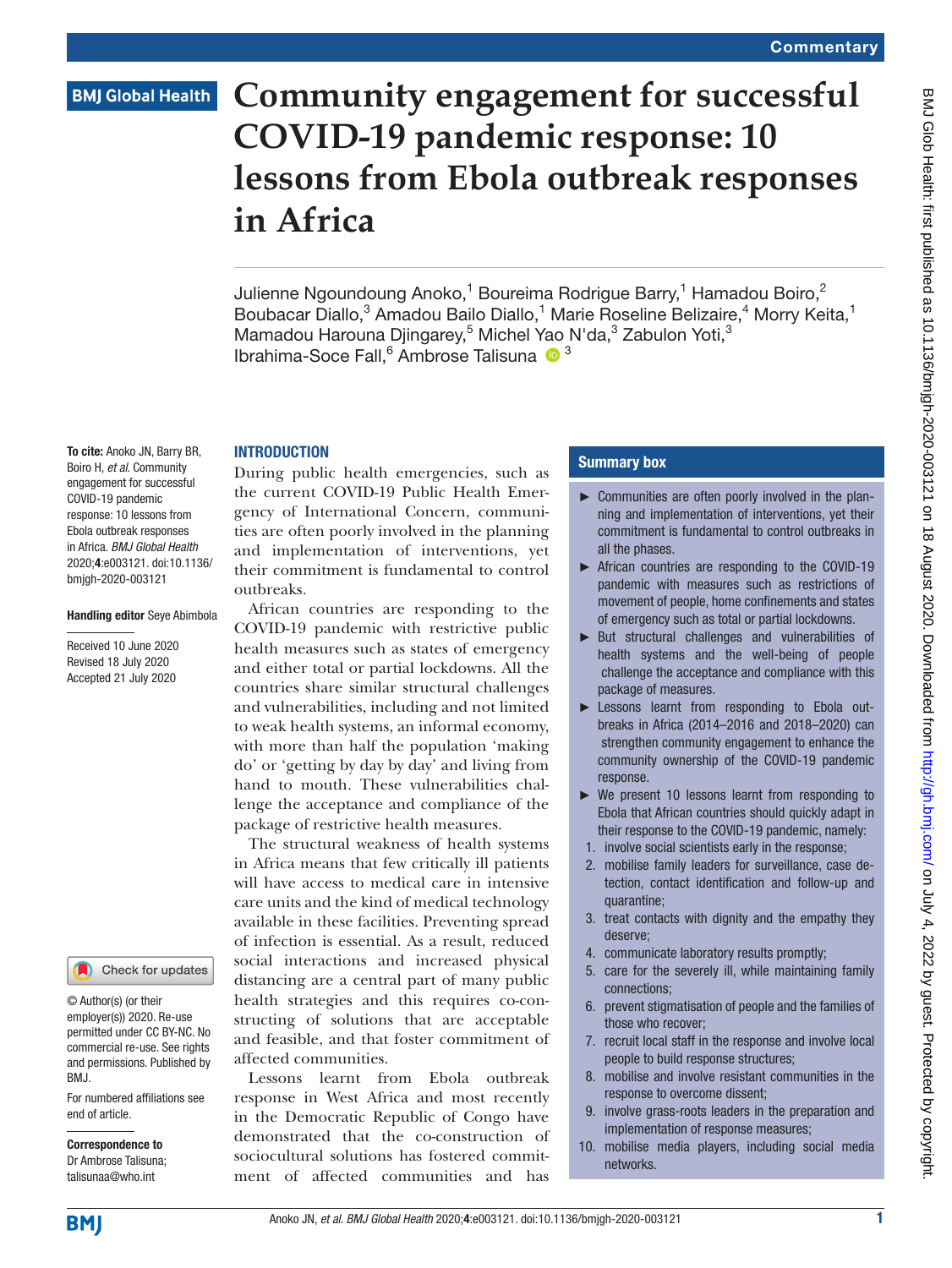### Summary box

- ► Health actors, community leaders and communities must coconstruct options for COVID-19 response that are acceptable, and feasible, and foster commitment of affected communities.
- ► This approach calls for an urgent paradigm shift from a predominantly biomedical approach to outbreak response to one that balances biomedical and social science approaches.

succeeded in enhancing community engagement and ownership of the response.

Community engagement and co-construction are two complementary notions: the first being the end of a process, and the second being the method or steps to achieve a desired goal. Experiences of community engagement and co-construction during Ebola response have shown that when communities were involved in problem analysis and co-construction of solutions, they took ownership of the response interventions and committed to efforts to curb the epidemic.

We summarise here, under 10 successful lessons learnt from Ebola, responses that can strengthen community engagement in the fight against the COVID-19 pandemic, and specifically with respect to compliance with state of emergency measures, including partial or total lockdowns.

### LESSON 1: INVOLVE SOCIAL SCIENTISTS EARLY IN THE **RESPONSE**

During emergency response, social science experts bring specific expertise in analysing the dynamics of actors and communities engaged in the response in their social, cultural, historical, political and economic contexts.<sup>[1](#page-3-0)</sup> In this way, social scientists can build bridges or facilitate dialogue in challenging situations. Further, social scientists can facilitate the co-construction of culturally and epidemiologically appropriate solutions and redefine interventions for increased community ownership. In this way, response measures can account more fully for the human experience, and reduce potential for unintended additional suffering to communities, some of which may be destabilised by fear of disease, death and conflict prevention.

There is often a misconception about the homogeneity of communities. Community engagement starts from the premise that community groups are heterogeneous and that the diversity of opinions and sociocultural perspectives must account for acceptable solutions to be developed. Epidemics often reawaken old resentments and conflicts within and between communities. These conflicts can negatively affect the success of public health interventions and hamper their ownership by communities. To find mutually acceptable solutions, responders must account for the unique and varied perspectives of affected communities and be open to finding unarticulated and, at times, unexpected solutions.

# LESSON 2: MOBILISE FAMILY LEADERS FOR SURVEILLANCE, EARLY CASE DETECTION, CONTACT IDENTIFICATION AND FOLLOW-UP, AND QUARANTINE

Early case detection, contact tracing, as well as contact quarantine require the commitment of families and community leaders; these interventions can themselves be 'violent and destabilizing' and reminiscent of police house arrest. Involving the head of the family, for example, who is the provider and responsible for protecting the family, ensures a quality interlocutor who has the power to mobilise family members. During Ebola, even in situations of extreme reluctance to follow-up contacts, it was useful to mobilise a family leader to take on this task with his family. By using his duty to protect, he was able to follow-up his family's contacts properly and with the trust of the surveillance teams.

### LESSON 3: TREAT CONTACT PERSONS WITH DIGNITY AND THE EMPATHY THEY DESERVE

Contacts must be treated with dignity and not as 'contaminating subjects'. Regardless of their place in the social hierarchy, their change of status due to suspicion of disease puts their status or place in the family and/or community at risk. It is important to set up a mechanism to facilitate communication between the contacts in quarantine and their family, as well as access to quality psychosocial care provided by experts who speak their language. Quarantine facilities should be pleasant, ventilated and with play areas to account for small children, if possible. Moreover, it is important to ensure that meals for people in quarantine are better than those provided by their families, thus alleviating the traumatic experience of quarantine. Experience from previous epidemics highlights how attending to theses aspects is critical to prevent escapes and promote acceptance of quarantine. If resources permit, it is advisable to provide some additional 'treats' such as drinks, chocolates, cookies and balloons for the children of those in quarantine

# LESSON 4: COMMUNICATE LABORATORY RESULTS PROMPTLY TO THE PATIENT

The diagnosis of COVID-19, like that of Ebola, requires confirmation by a biological test—RT-PCR (a method of molecular biology)—which takes at least 4 hours to complete. Added to this is the time needed to transmit the results to experts, the authorities and finally to the patient. As a result, patients may only know the result of the test after 24 hours in urban areas and sometimes longer in rural areas. For the patient and family this waiting period is filled with uncertainty, causing disruption and anxiety. It is strongly recommended to establish a rapid process for communicating the results to doctors in the field to relieve the anxiety of the patients and their families and to initiate the protective public health actions very quickly.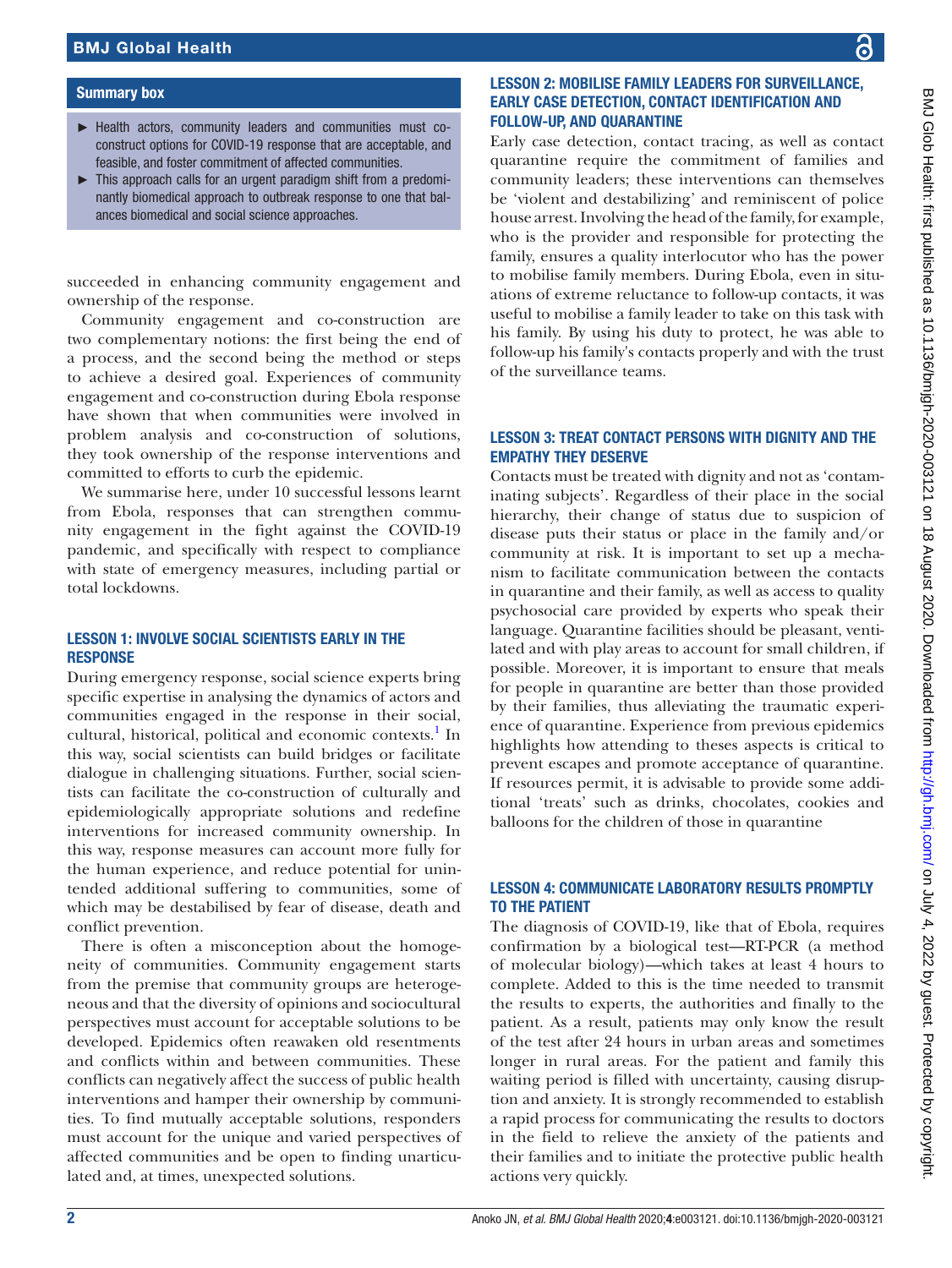# BMJ Glob Health: first published as 10.1136/bnigh-2020-003121 on 18 August 2020. Downloaded from http://gh.bmj.com/ on July 4, 2022 by guest. Protected by copyright BMJ Glob Health: first published as 10.1136/bmjgh-2020-003121 on 18 August 2020. Downloaded from <http://gh.bmj.com/> on July 4, 2022 by guest. Protected by copyright

### LESSON 5: CARE FOR THE SEVERELY ILL AND MAINTAIN FAMILY CONNECTIONS

COVID-19 gives rise to a spectrum of illness with around 80% of patients experiencing mild to moderate illness. Those who become severely ill and who have access may receive hospital care. Hospitalisation of patients means transferring them from a familiar environment to a stressful environment; medical and paramedical personnel who provide care are strangers and wear personal protective equipment, such as goggles and surgical masks, and this can reinforce disorientation, anxiety and fear. There are multiple uncertainties facing both patients and their families, not least of which involves uncertainty regarding the progression of disease. Patients and their families need proactive, clear information about the hospital setting and what to expect. The way in which the physical environment is structured communicates a lot to patients and families. Ensuring a toilet is easily available, having dedicated waiting rooms with provision for young children and paying attention to privacy needs are small but important aspects. At an interpersonal level, patient-centred communication can help reduce anxiety and isolation. Getting updates from the patient beyond their clinical condition, encouraging them to get well, smiling behind the protective mask and speaking in the patient's language all contribute to providing reassurance and quality humane care for the hospitalised person. It is also helpful to keep the patient connected with relatives by allowing phone calls and safe visits of a selected family member where feasible.

# LESSON 6: PREVENT STIGMATISATION OF PEOPLE WHO RECOVER AND THEIR FAMILIES

Fear of the disease often leads to stigmatisation and 'scapegoating' of patients and their families. Preventing stigma and acting to counter it helps reduce the negative effects of the epidemic on social cohesion. The mobilisation of psychologists at the beginning of the epidemic is an effective means of mitigation. The involvement of local authorities and leaders helps protect and support victims of stigma and reassure the community. In addition, there are endogenous reintegration mechanisms that are important to explore; these mechanisms are very useful outside crises to resolve community disputes, and restore peace and forgiveness. People who have recovered from COVID-19 also need the acceptance of their communities to prevent stigma.

### LESSON 7: RECRUIT LOCAL STAFF IN THE RESPONSE, INCLUDING LOCAL PEOPLE TO BUILD THE STRUCTURES OF THE **RESPONSE**

The management of a response is very resource intensive. For a population and especially for young people who are facing unemployment and whose socioeconomic demands are not always met, the response can be an opportunity to find jobs and relieve their suffering. During Ebola outbreak response, partners often recruit young people and women into the response services; for example, youth and women employed in the neighbourhoods where response structures (treatment units, points of control/points of entry) have been built. This has helped facilitate community acceptance of these new structures, preventing reluctance, vandalism and violence against the health teams.

# LESSON 8: MOBILISE THE MOST RESISTANT PEOPLE IN THE RESPONSE TO OVERCOME DISSENT

Fear and frustration can provoke popular uprisings. However, as in any social movement, there are leaders who direct the hostilities. During Ebola, many uprisings, reticence and resistance were defused by recruiting these leaders into the response. They were thus able to control their own groups, ensure the security of teams and facilitate access to communities for public health activities. Young people can be involved in monitoring and securing their areas of residence. This would prevent risk taking, recklessness and vandalism.

# LESSON 9: INVOLVE GRASS-ROOTS LEADERS IN THE PREPARATION AND IMPLEMENTATION OF RESPONSE MEASURES, INCLUDING CONTAINMENT AND EMERGENCY PREPAREDNESS

It is essential to be able to discuss the conditions and operationalisation of restrictive measures with community leaders, so that solutions can be co-constructed with the communities. Involving religious leaders may strengthen the spiritual tranquillity and to some extent, the predisposition to fight the disease as a spiritual battle. This tranquillity is very often sought among the supporters of socioreligious institutions, in localities considered sacred, depositories of mystical powers that can change the course of events, based on prayers and ritual sacrifices. Failing this, health measures such as a state of emergency and lockdowns can be considered to be in the sole interest of the authorities and political leaders. Some credible and influential community leaders are also very useful in managing rumours, misinformation and accountability in the face of unfulfilled promises by certain actors that can undermine community engagement.

# LESSON 10: MOBILISE MEDIA PLAYERS AND TAKE SOCIAL NETWORKS INTO ACCOUNT

African populations in general remain closely linked to the traditional media (radio and television to a lesser extent). Treating media actors as partners in tackling pandemic challenges allows response actors to properly engage them with messages disseminated through their channels and appreciated by the communities. Involving the media as partners also provides access to their own social networks, because most people involved in the media are also heavy users of social networks. Finally, associating media actors and considering social networks enables the activation of the media communication